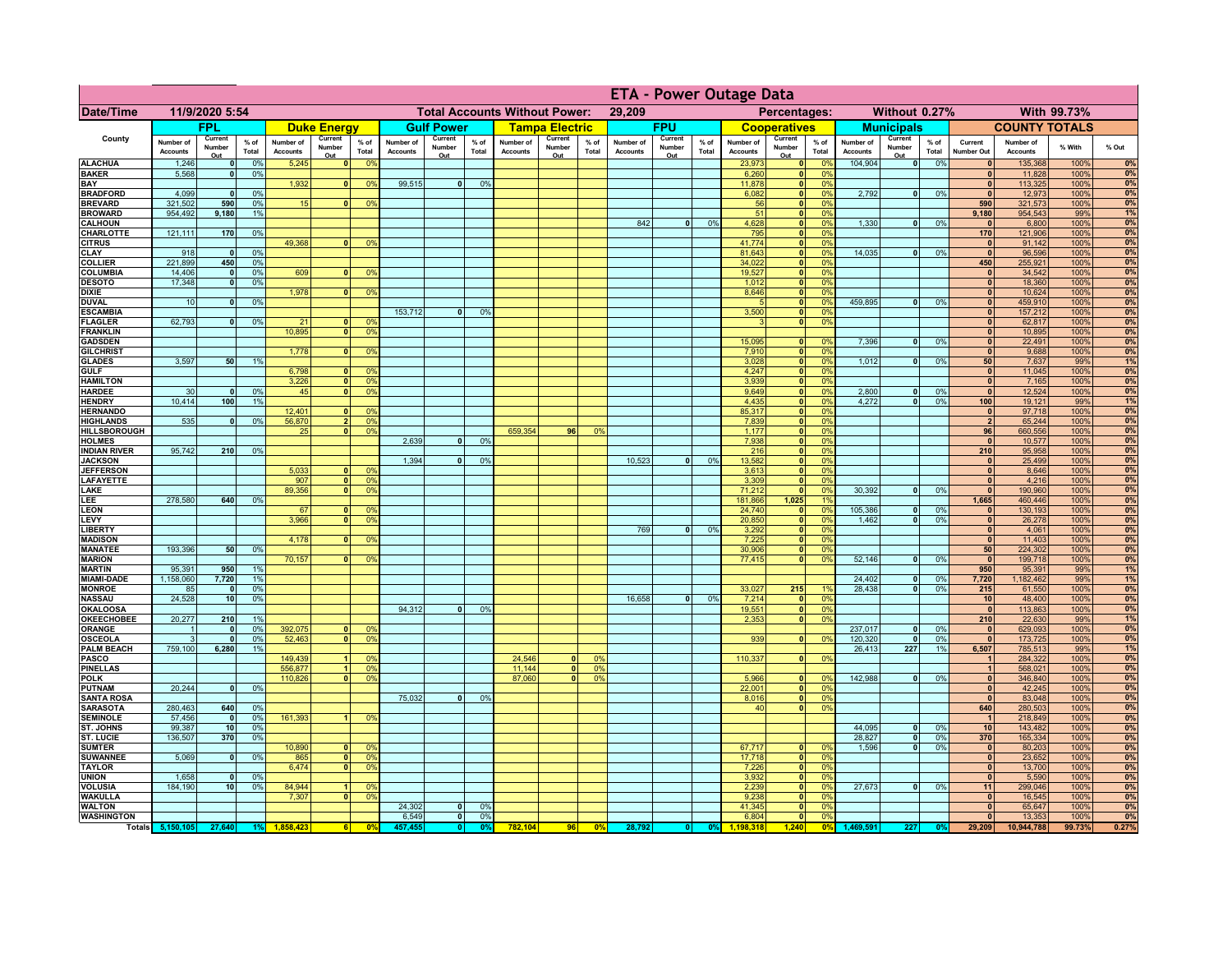## 11/9/2020 5:54 AM ETA

| <b>Power Provider</b>                | <b>County</b>       | <b>Number of Customers</b> | <b>Current Number Out</b> | <b>Outage Percentage</b> | <b>Estimated Restore Time</b> |
|--------------------------------------|---------------------|----------------------------|---------------------------|--------------------------|-------------------------------|
| Florida Power and Light Company      | <b>BROWARD</b>      | 954,492                    | 9,180                     | 0.96%                    | <b>TBD</b>                    |
| Florida Power and Light Company      | MIAMI-DADE          | 1,158,060                  | 7,720                     | 0.67%                    | TBD                           |
| Florida Power and Light Company      | PALM BEACH          | 759,100                    | 6,280                     | 0.83%                    | <b>TBD</b>                    |
| Lee County Electric Cooperative      | LEE                 | 181,866                    | 1,025                     | 0.56%                    | TBD                           |
| Florida Power and Light Company      | <b>MARTIN</b>       | 95,391                     | 950                       | 1.00%                    | <b>TBD</b>                    |
|                                      | LEE                 |                            | 640                       | 0.23%                    | TBD                           |
| Florida Power and Light Company      |                     | 278,580                    |                           |                          |                               |
| Florida Power and Light Company      | SARASOTA            | 280,463                    | 640                       | 0.23%                    | <b>TBD</b>                    |
| Florida Power and Light Company      | <b>BREVARD</b>      | 321,502                    | 590                       | 0.18%                    | TBD                           |
| Florida Power and Light Company      | <b>COLLIER</b>      | 221,899                    | 450                       | 0.20%                    | <b>TBD</b>                    |
| Florida Power and Light Company      | ST. LUCIE           | 136,507                    | 370                       | 0.27%                    | TBD                           |
| Lake Worth Utilities                 | PALM BEACH          | 26,413                     | 227                       | 0.86%                    | <b>TBD</b>                    |
| Florida Keys Electric Cooperative    | <b>MONROE</b>       | 33,027                     | 215                       | 0.65%                    | TBD                           |
| Florida Power and Light Company      | <b>INDIAN RIVER</b> | 95,742                     | 210                       | 0.22%                    | <b>TBD</b>                    |
| Florida Power and Light Company      | OKEECHOBEE          | 20,277                     | 210                       | 1.04%                    | TBD                           |
| Florida Power and Light Company      | CHARLOTTE           | 121,111                    | 170                       | 0.14%                    | <b>TBD</b>                    |
| Florida Power and Light Company      | <b>HENDRY</b>       | 10,414                     | 100                       | 0.96%                    | TBD                           |
| Tampa Electric Company               | <b>HILLSBOROUGH</b> | 659,354                    | 96                        | 0.01%                    | $24$                          |
| Florida Power and Light Company      | <b>GLADES</b>       | 3,597                      | 50                        | 1.39%                    | TBD                           |
| Florida Power and Light Company      | MANATEE             | 193,396                    | 50                        | 0.03%                    | <b>TBD</b>                    |
| Florida Power and Light Company      | NASSAU              | 24,528                     | 10                        | 0.04%                    | TBD                           |
| Florida Power and Light Company      | ST. JOHNS           | 99,387                     | 10                        | 0.01%                    | <b>TBD</b>                    |
| Florida Power and Light Company      | VOLUSIA             | 184,190                    | 10                        | 0.01%                    | TBD                           |
|                                      |                     |                            |                           |                          |                               |
| <b>Duke Energy</b>                   | <b>HIGHLANDS</b>    | 56,870                     | $\overline{2}$            | 0.00%                    | <b>TBD</b>                    |
| Duke Energy                          | PASCO               | 149,439                    | $\mathbf{1}$              | 0.00%                    | TBD                           |
| Duke Energy                          | <b>PINELLAS</b>     | 556,877                    | $\mathbf{1}$              | 0.00%                    | <b>TBD</b>                    |
| Duke Energy                          | SEMINOLE            | 161,393                    | $\mathbf{1}$              | 0.00%                    | TBD                           |
| <b>Duke Energy</b>                   | <b>VOLUSIA</b>      | 84,944                     | $1\,$                     | 0.00%                    | <b>TBD</b>                    |
| Central Florida Electric Cooperative | <b>ALACHUA</b>      | 918                        | $\pmb{0}$                 | 0.00%                    | TBD                           |
| Central Florida Electric Cooperative | <b>DIXIE</b>        | 8,025                      | $\pmb{0}$                 | 0.00%                    | <b>TBD</b>                    |
| Central Florida Electric Cooperative | <b>GILCHRIST</b>    | 7,906                      | $\mathbf 0$               | 0.00%                    | TBD                           |
| Central Florida Electric Cooperative | LAFAYETTE           | 9                          | $\pmb{0}$                 | 0.00%                    | <b>TBD</b>                    |
| Central Florida Electric Cooperative | LEVY                | 18,470                     | 0                         | 0.00%                    | TBD                           |
| Central Florida Electric Cooperative | <b>MARION</b>       | 9                          | $\mathbf 0$               | 0.00%                    | <b>TBD</b>                    |
|                                      |                     |                            | 0                         |                          | TBD                           |
| Chattahoochee Electric               | GADSDEN             | 1,173                      |                           | 0.00%                    |                               |
| Choctawhatchee Electric Cooperative  | <b>HOLMES</b>       | 321                        | $\mathsf{O}\xspace$       | 0.00%                    | <b>TBD</b>                    |
| Choctawhatchee Electric Cooperative  | <b>OKALOOSA</b>     | 19,551                     | 0                         | 0.00%                    | TBD                           |
| Choctawhatchee Electric Cooperative  | <b>SANTA ROSA</b>   | 172                        | $\mathbf 0$               | 0.00%                    | <b>TBD</b>                    |
| Choctawhatchee Electric Cooperative  | <b>WALTON</b>       | 41,246                     | 0                         | 0.00%                    | TBD                           |
| City of Alachua                      | <b>ALACHUA</b>      | 4,506                      | $\mathsf{O}\xspace$       | 0.00%                    | <b>TBD</b>                    |
| City of Bartow                       | <b>POLK</b>         | 12,074                     | 0                         | 0.00%                    | TBD                           |
| City of Blountstown                  | CALHOUN             | 1,330                      | $\mathsf{O}\xspace$       | 0.00%                    | <b>TBD</b>                    |
| City of Bushnell                     | <b>SUMTER</b>       | 1,596                      | 0                         | 0.00%                    | TBD                           |
| City of Clewiston                    | <b>HENDRY</b>       | 4,272                      | $\mathsf{O}\xspace$       | 0.00%                    | <b>TBD</b>                    |
| City of Fort Meade                   | <b>POLK</b>         | 2,379                      | $\mathsf 0$               | 0.00%                    | TBD                           |
| City of Havana                       | GADSDEN             | 1,455                      | $\mathbf 0$               | 0.00%                    | <b>TBD</b>                    |
| City of Leesburg                     | LAKE                | 24,500                     | $\pmb{0}$                 | 0.00%                    | TBD                           |
| City of Moore Haven                  | <b>GLADES</b>       | 1,012                      | $\pmb{0}$                 | 0.00%                    | <b>TBD</b>                    |
|                                      |                     |                            | $\mathbf 0$               |                          |                               |
| City of Mount Dora                   | LAKE                | 5,892                      |                           | 0.00%                    | TBD                           |
| City of Newberry                     | <b>ALACHUA</b>      | 1,898                      | 0                         | 0.00%                    | TBD                           |
| City of Quincy                       | GADSDEN             | 4,768                      | 0                         | 0.00%                    | TBD                           |
| City of Starke                       | <b>BRADFORD</b>     | 2,792                      | $\pmb{0}$                 | 0.00%                    | <b>TBD</b>                    |
| City of Tallahassee                  | LEON                | 105,386                    | 0                         | 0.00%                    | TBD                           |
| City of Vero Beach                   | <b>INDIAN RIVER</b> | $\mathsf{O}\xspace$        | $\pmb{0}$                 |                          | <b>TBD</b>                    |
| City of Wauchula                     | HARDEE              | 2,800                      | 0                         | 0.00%                    | TBD                           |
| City of Williston                    | LEVY                | 1,462                      | $\pmb{0}$                 | 0.00%                    | <b>TBD</b>                    |
| City of Winter Park                  | ORANGE              | 14,947                     | 0                         | 0.00%                    | TBD                           |
| Clay Electric Cooperative            | <b>ALACHUA</b>      | 23,055                     | $\pmb{0}$                 | 0.00%                    | <b>TBD</b>                    |
| Clay Electric Cooperative            | <b>BAKER</b>        | 2,582                      | 0                         | 0.00%                    | TBD                           |
| Clay Electric Cooperative            | <b>BRADFORD</b>     | 6,082                      | $\pmb{0}$                 | 0.00%                    | TBD                           |
| Clay Electric Cooperative            | CLAY                | 81,643                     | 0                         | 0.00%                    | TBD                           |
| Clay Electric Cooperative            | <b>COLUMBIA</b>     |                            | $\mathsf{O}\xspace$       | 0.00%                    | TBD                           |
|                                      |                     | 17,543                     |                           |                          |                               |
| Clay Electric Cooperative            | <b>DUVAL</b>        | 5                          | 0                         | 0.00%                    | TBD                           |
| Clay Electric Cooperative            | <b>FLAGLER</b>      | 3                          | $\pmb{0}$                 | 0.00%                    | TBD                           |
| Clay Electric Cooperative            | <b>GILCHRIST</b>    | $\overline{\mathbf{4}}$    | 0                         | 0.00%                    | TBD                           |
| Clay Electric Cooperative            | LAKE                | 2,317                      | $\pmb{0}$                 | 0.00%                    | TBD                           |
| Clay Electric Cooperative            | LEVY                | 744                        | 0                         | 0.00%                    | TBD                           |
| Clay Electric Cooperative            | <b>MARION</b>       | 16,903                     | $\pmb{0}$                 | 0.00%                    | TBD                           |
| Clay Electric Cooperative            | PUTNAM              | 22,001                     | $\pmb{0}$                 | 0.00%                    | TBD                           |
| Clay Electric Cooperative            | SUWANNEE            | 5                          | $\pmb{0}$                 | 0.00%                    | <b>TBD</b>                    |
| Clay Electric Cooperative            | <b>UNION</b>        | 3,932                      | $\pmb{0}$                 | 0.00%                    | TBD                           |
| Clay Electric Cooperative            | <b>VOLUSIA</b>      | 2,239                      | $\pmb{0}$                 | 0.00%                    | <b>TBD</b>                    |
| Duke Energy                          | <b>ALACHUA</b>      | 5,245                      | $\pmb{0}$                 | 0.00%                    | TBD                           |
|                                      |                     |                            | $\pmb{0}$                 |                          |                               |
| Duke Energy                          | BAY                 | 1,932                      |                           | 0.00%                    | <b>TBD</b>                    |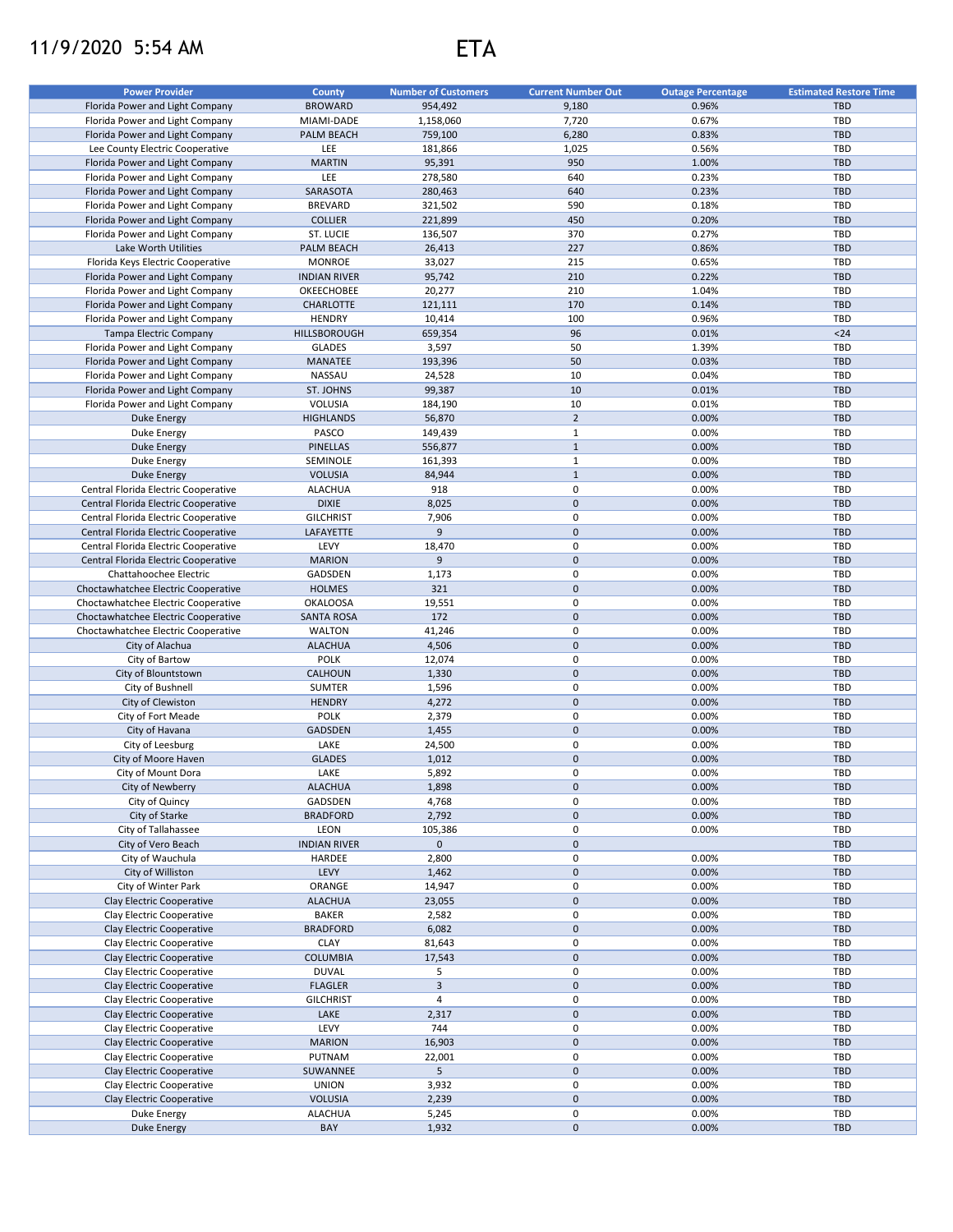## 11/9/2020 5:54 AM ETA

| Duke Energy                                        | <b>BREVARD</b>              | 15               | 0                        | 0.00%          | TBD               |
|----------------------------------------------------|-----------------------------|------------------|--------------------------|----------------|-------------------|
| <b>Duke Energy</b>                                 | <b>CITRUS</b>               | 49,368           | $\pmb{0}$                | 0.00%          | <b>TBD</b>        |
| Duke Energy                                        | COLUMBIA                    | 609              | 0                        | 0.00%          | TBD               |
| <b>Duke Energy</b>                                 | <b>DIXIE</b>                | 1,978            | $\pmb{0}$                | 0.00%          | <b>TBD</b>        |
| Duke Energy                                        | <b>FLAGLER</b>              | 21               | 0                        | 0.00%          | TBD               |
| <b>Duke Energy</b>                                 | <b>FRANKLIN</b>             | 10,895           | $\pmb{0}$                | 0.00%          | <b>TBD</b>        |
| Duke Energy                                        | <b>GILCHRIST</b>            | 1,778            | 0                        | 0.00%          | TBD               |
| <b>Duke Energy</b>                                 | <b>GULF</b>                 | 6,798            | $\pmb{0}$                | 0.00%          | <b>TBD</b>        |
|                                                    |                             |                  |                          |                |                   |
| Duke Energy                                        | <b>HAMILTON</b>             | 3,226            | 0                        | 0.00%          | TBD               |
| <b>Duke Energy</b>                                 | <b>HARDEE</b>               | 45               | $\pmb{0}$                | 0.00%          | <b>TBD</b>        |
| Duke Energy                                        | <b>HERNANDO</b>             | 12,401           | 0                        | 0.00%          | TBD               |
| <b>Duke Energy</b>                                 | HILLSBOROUGH                | 25               | $\pmb{0}$                | 0.00%          | <b>TBD</b>        |
| Duke Energy                                        | <b>JEFFERSON</b>            | 5,033            | 0                        | 0.00%          | <b>TBD</b>        |
| <b>Duke Energy</b>                                 | LAFAYETTE                   | 907              | $\pmb{0}$                | 0.00%          | <b>TBD</b>        |
| Duke Energy                                        | LAKE                        | 89,356           | 0                        | 0.00%          | <b>TBD</b>        |
|                                                    |                             |                  |                          |                |                   |
| <b>Duke Energy</b>                                 | LEON                        | 67               | $\pmb{0}$                | 0.00%          | <b>TBD</b>        |
| Duke Energy                                        | LEVY                        | 3,966            | 0                        | 0.00%          | <b>TBD</b>        |
| <b>Duke Energy</b>                                 | <b>MADISON</b>              | 4,178            | $\mathsf 0$              | 0.00%          | <b>TBD</b>        |
| Duke Energy                                        | <b>MARION</b>               | 70,157           | 0                        | 0.00%          | <b>TBD</b>        |
| <b>Duke Energy</b>                                 | ORANGE                      | 392,075          | $\pmb{0}$                | 0.00%          | <b>TBD</b>        |
| Duke Energy                                        | OSCEOLA                     | 52,463           | 0                        | 0.00%          | <b>TBD</b>        |
| Duke Energy                                        | <b>POLK</b>                 | 110,826          | $\pmb{0}$                | 0.00%          | <b>TBD</b>        |
|                                                    |                             |                  |                          |                |                   |
| Duke Energy                                        | <b>SUMTER</b>               | 10,890           | 0                        | 0.00%          | <b>TBD</b>        |
| Duke Energy                                        | SUWANNEE                    | 865              | $\mathbf 0$              | 0.00%          | <b>TBD</b>        |
| Duke Energy                                        | <b>TAYLOR</b>               | 6,474            | 0                        | 0.00%          | TBD               |
| <b>Duke Energy</b>                                 | <b>WAKULLA</b>              | 7,307            | $\pmb{0}$                | 0.00%          | <b>TBD</b>        |
| Escambia River Electric Cooperative, Inc.          | <b>ESCAMBIA</b>             | 3,500            | 0                        | 0.00%          | <b>TBD</b>        |
| Escambia River Electric Cooperative, Inc.          | <b>SANTA ROSA</b>           | 7,844            | $\mathsf 0$              | 0.00%          | <b>TBD</b>        |
| Florida Power and Light Company                    | <b>ALACHUA</b>              | 1,246            | 0                        | 0.00%          | TBD               |
|                                                    | <b>BAKER</b>                | 5,568            | $\mathsf 0$              | 0.00%          | <b>TBD</b>        |
| Florida Power and Light Company                    |                             |                  |                          |                |                   |
| Florida Power and Light Company                    | <b>BRADFORD</b>             | 4,099            | 0                        | 0.00%          | TBD               |
| Florida Power and Light Company                    | <b>CLAY</b>                 | 918              | $\pmb{0}$                | 0.00%          | <b>TBD</b>        |
| Florida Power and Light Company                    | COLUMBIA                    | 14,406           | 0                        | 0.00%          | TBD               |
| Florida Power and Light Company                    | <b>DESOTO</b>               | 17,348           | $\pmb{0}$                | 0.00%          | <b>TBD</b>        |
| Florida Power and Light Company                    | <b>DUVAL</b>                | 10               | 0                        | 0.00%          | TBD               |
| Florida Power and Light Company                    | <b>FLAGLER</b>              | 62,793           | $\pmb{0}$                | 0.00%          | <b>TBD</b>        |
| Florida Power and Light Company                    | HARDEE                      | 30               | $\pmb{0}$                | 0.00%          | TBD               |
|                                                    |                             |                  |                          |                |                   |
| Florida Power and Light Company                    | <b>HIGHLANDS</b>            | 535              | $\pmb{0}$                | 0.00%          | <b>TBD</b>        |
| Florida Power and Light Company                    | <b>MONROE</b>               | 85               | 0                        | 0.00%          | TBD               |
| Florida Power and Light Company                    | ORANGE                      | $\mathbf{1}$     | $\pmb{0}$                | 0.00%          | <b>TBD</b>        |
| Florida Power and Light Company                    | OSCEOLA                     | 3                | 0                        | 0.00%          | TBD               |
| Florida Power and Light Company                    | <b>PUTNAM</b>               | 20,244           | $\mathsf 0$              | 0.00%          | <b>TBD</b>        |
| Florida Power and Light Company                    | SEMINOLE                    | 57,456           | 0                        | 0.00%          | TBD               |
| Florida Power and Light Company                    | SUWANNEE                    | 5,069            | $\pmb{0}$                | 0.00%          | <b>TBD</b>        |
| Florida Power and Light Company                    | <b>UNION</b>                |                  | 0                        | 0.00%          | <b>TBD</b>        |
|                                                    |                             | 1,658            |                          |                |                   |
| Florida Public Utilities Corporation               | CALHOUN                     | 842              | $\pmb{0}$                | 0.00%          | Restored          |
| Florida Public Utilities Corporation               | <b>JACKSON</b>              | 10,523           | 0                        | 0.00%          | Restored          |
| Florida Public Utilities Corporation               | <b>LIBERTY</b>              | 769              | $\pmb{0}$                | 0.00%          | Restored          |
| Florida Public Utilities Corporation               | NASSAU                      | 16,658           | $\mathbf 0$              | 0.00%          | Restored          |
| Fort Pierce Utilities Authority                    | ST. LUCIE                   | 28,827           | $\pmb{0}$                | 0.00%          | <b>TBD</b>        |
| Gainesville (Gainesville Regional Utilities - GRU) | <b>ALACHUA</b>              | 98,500           | 0                        | 0.00%          | TBD               |
| Glades Electric Cooperative, Inc.                  | <b>GLADES</b>               | 3,028            | $\mathsf{O}\xspace$      | 0.00%          | <b>TBD</b>        |
|                                                    |                             |                  |                          |                |                   |
| Glades Electric Cooperative, Inc.                  | HARDEE                      | 0                | 0                        |                | TBD               |
| Glades Electric Cooperative, Inc.                  | <b>HENDRY</b>               | 3,683            | $\pmb{0}$                | 0.00%          | <b>TBD</b>        |
| Glades Electric Cooperative, Inc.                  | <b>HIGHLANDS</b>            | 7,461            | 0                        | 0.00%          | TBD               |
| Glades Electric Cooperative, Inc.                  | OKEECHOBEE                  | 2,353            | $\pmb{0}$                | 0.00%          | <b>TBD</b>        |
| Green Cove Springs Electric                        | <b>CLAY</b>                 | 4,041            | 0                        | 0.00%          | TBD               |
| Gulf Coast Electric Cooperative, Inc.              | BAY                         | 11,878           | $\pmb{0}$                | 0.00%          | <b>TBD</b>        |
| Gulf Coast Electric Cooperative, Inc.              | CALHOUN                     |                  | 0                        | 0.00%          | TBD               |
| Gulf Coast Electric Cooperative, Inc.              |                             |                  |                          |                |                   |
|                                                    |                             | 1,793            |                          |                |                   |
|                                                    | <b>GULF</b>                 | 4,247            | $\pmb{0}$                | 0.00%          | <b>TBD</b>        |
| Gulf Coast Electric Cooperative, Inc.              | <b>JACKSON</b>              | 50               | 0                        | 0.00%          | TBD               |
| Gulf Coast Electric Cooperative, Inc.              | <b>WALTON</b>               | 99               | $\pmb{0}$                | 0.00%          | <b>TBD</b>        |
| Gulf Coast Electric Cooperative, Inc.              | WASHINGTON                  | 2,484            | 0                        | 0.00%          | TBD               |
| <b>Gulf Power Company</b>                          | BAY                         | 99,515           | $\pmb{0}$                | 0.00%          | Restored          |
|                                                    |                             |                  | 0                        |                |                   |
| <b>Gulf Power Company</b>                          | <b>ESCAMBIA</b>             | 153,712          |                          | 0.00%          | Restored          |
| <b>Gulf Power Company</b>                          | <b>HOLMES</b>               | 2,639            | $\pmb{0}$                | 0.00%          | Restored          |
| <b>Gulf Power Company</b>                          | <b>JACKSON</b>              | 1,394            | 0                        | 0.00%          | Restored          |
| <b>Gulf Power Company</b>                          | <b>OKALOOSA</b>             | 94,312           | $\pmb{0}$                | 0.00%          | Restored          |
| <b>Gulf Power Company</b>                          | <b>SANTA ROSA</b>           | 75,032           | 0                        | 0.00%          | Restored          |
| <b>Gulf Power Company</b>                          | <b>WALTON</b>               | 24,302           | $\pmb{0}$                | 0.00%          | Restored          |
| <b>Gulf Power Company</b>                          | WASHINGTON                  | 6,549            | 0                        | 0.00%          | Restored          |
| Homestead                                          | MIAMI-DADE                  |                  | $\pmb{0}$                | 0.00%          | <b>TBD</b>        |
|                                                    |                             | 24,402           |                          |                |                   |
| Jacksonville (JEA)<br>Jacksonville (JEA)           | <b>CLAY</b><br><b>DUVAL</b> | 9,994<br>440,938 | 0<br>$\mathsf{O}\xspace$ | 0.00%<br>0.00% | TBD<br><b>TBD</b> |